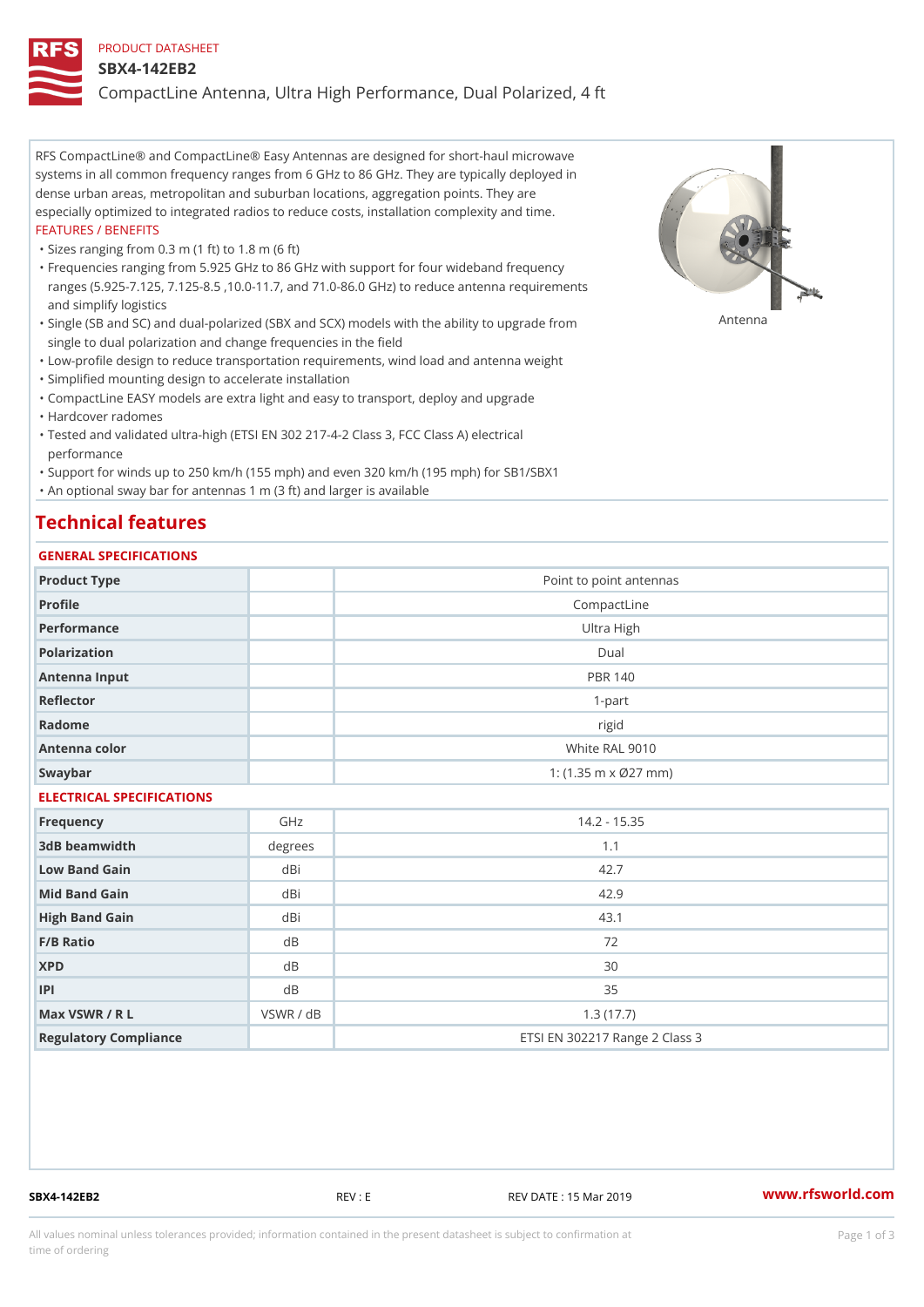## PRODUCT DATASHEET

## SBX4-142EB2

CompactLine Antenna, Ultra High Performance, Dual Polarized, 4 ft

| MECHANICAL SPECIFICATIONS                           |              |              |                                                   |
|-----------------------------------------------------|--------------|--------------|---------------------------------------------------|
| Diameter                                            |              | ft $(m)$     | 4(1.2)                                            |
| Elevation Adjustment                                |              | degrees      | ± 15                                              |
| Azimuth Adjustment                                  |              | degrees      | ± 15                                              |
| Polarization Adjustment                             |              | $degree$ :   | Dual                                              |
| Mounting Pipe Diameter<br>minimum                   |              | $mm$ (in)    | 114(4.5)                                          |
| Mounting Pipe Diameter<br>maximum                   |              | $mm$ (in)    | 114(4.5)                                          |
| Approximate Weight                                  |              | kg (lb)      | 30(66)                                            |
| Survival Windspeed                                  |              | $km/h$ (mph) | 252 (155)                                         |
| Operational Windspeed                               |              | $km/h$ (mph) | 252 (155)                                         |
| <b>STRUCTURE</b>                                    |              |              |                                                   |
| Radome Material                                     |              |              | rigid                                             |
| FURTHER ACCESSORIES                                 |              |              |                                                   |
| optional Swaybar                                    |              |              | 1: SMA-SK-4 (1.35 m x Ø33 mm)                     |
| Further Accessories                                 |              |              | SMA-SKO-UNIVERSAL : Universal sway bar fixation l |
| MOUNTOUTLINE                                        |              |              |                                                   |
| $Dimension_A$                                       | m m<br>(in)  |              | 1262(49.7)                                        |
| $Dimension_B$                                       | m m<br>(in)  |              | 608 (23.9)                                        |
| $Dimen sion_C$                                      | m m<br>(i n) |              | 270 (10.6)                                        |
| $Dim_D -$<br>$114$ m m $(4.5$ _ ir $)$ $R$ ii p $e$ | m m          |              | 358 (14.1)                                        |
| $Dimension$ = E                                     | m m<br>(i n) |              | 59(2.3)                                           |
| $Dimension_F$                                       | m m<br>(in)  |              | 230(9.1)                                          |
| $D$ imension_G                                      | m m<br>(in)  |              | 186(7.3)                                          |

SBX4-142EB2 REV : E REV : REV DATE : 15 Mar 2019 WWW.rfsworld.com

All values nominal unless tolerances provided; information contained in the present datasheet is subject to Pcapgelio an atio time of ordering